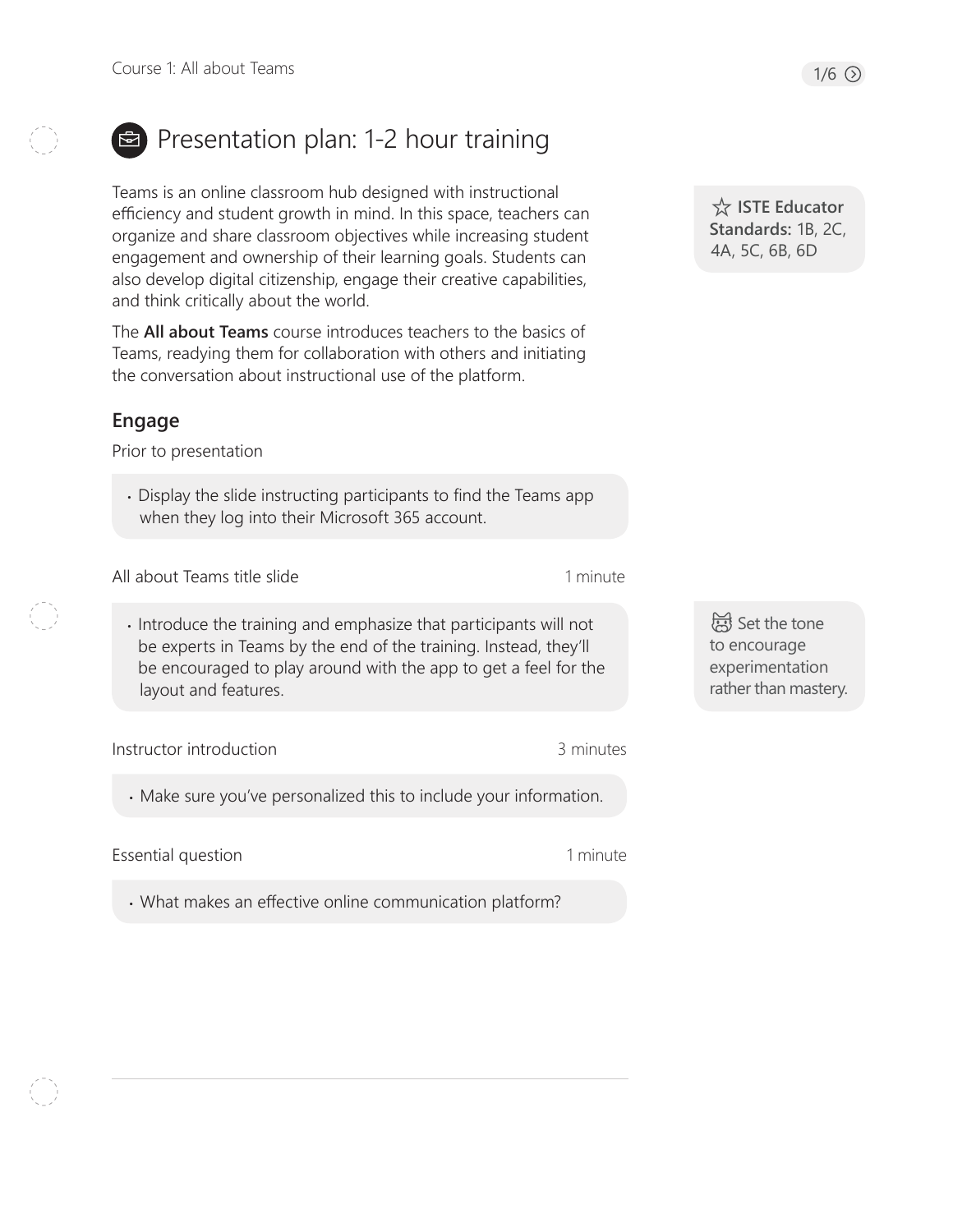#### **Discuss**

- "What are the main ways you communicate and collaborate with students and colleagues?"
- Facilitate small group discussions, then whole group share.

#### Value of Microsoft Teams

- Facilitates collaboration and communication between teachers and students
- Allows educators to collaborate, converse, and share with each other

#### Watch:

- Before the video, prompt participants to take mental note of questions or curiosities that arise while they are watching video.
- Play video [Introducing classroom experiences in](https://youtu.be/N7uiMs4dPcg) [Microsoft Teams](https://youtu.be/N7uiMs4dPcg).
- After the video, have participants discuss what they noticed or wondered with their table group.

 $\mathscr{Q}$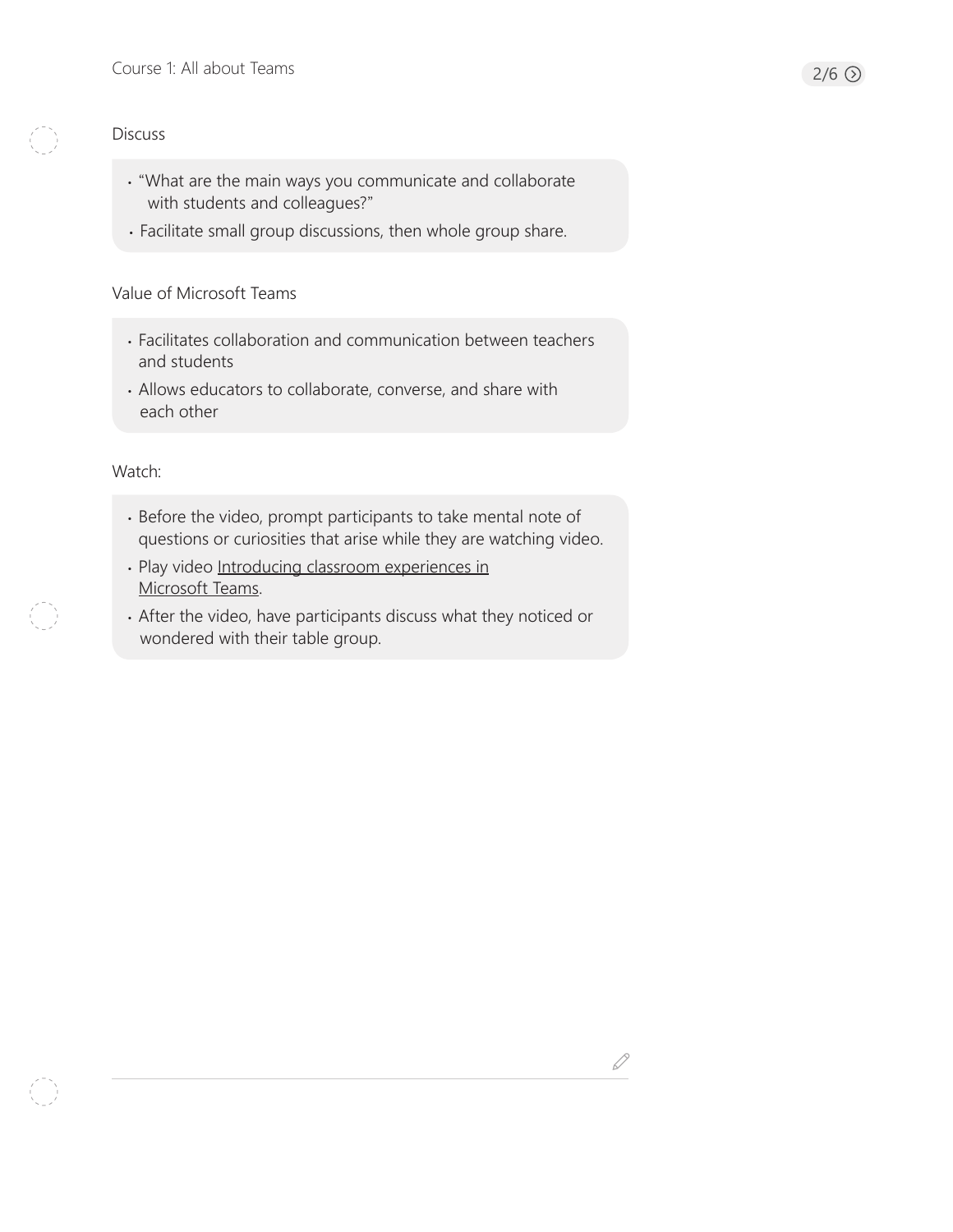## **Explain, Explore, Experience**

Explain: Getting started with Teams 10 minutes

- Distribute **Skills checklist** and encourage notes and checkmarks as participants progress through training.
- Explain that Teams has a lot of features and that participants don't need to know them all by name. Instead, you'll focus on the basics and start thinking about how Microsoft Teams can be used in the classroom.
- Explain the me space:
	- App Bar
	- Left Rail
	- Teams
	- Chat
	- Files
- Explain the we space:
	- Class Nav
	- Tabs
	- Channels
	- General channel
	- Conversations tab
	- File tab
- Explain the canvas.
- Refer participants to the **The me space** and **The we space takeaways**.

Explore: Getting started with Teams 3 minutes

- *Note: Be sure you have created the Teams Practice Space team and added all participants to it prior to the training.*
- Prompt participants to explore Teams and use the features that have been introduced and explore those that haven't. Direct them to the Teams Practice Space team to add to the conversation, upload files, etc.
- Circulate to provide support.

d Encourage play, and, remember, you can't break Teams.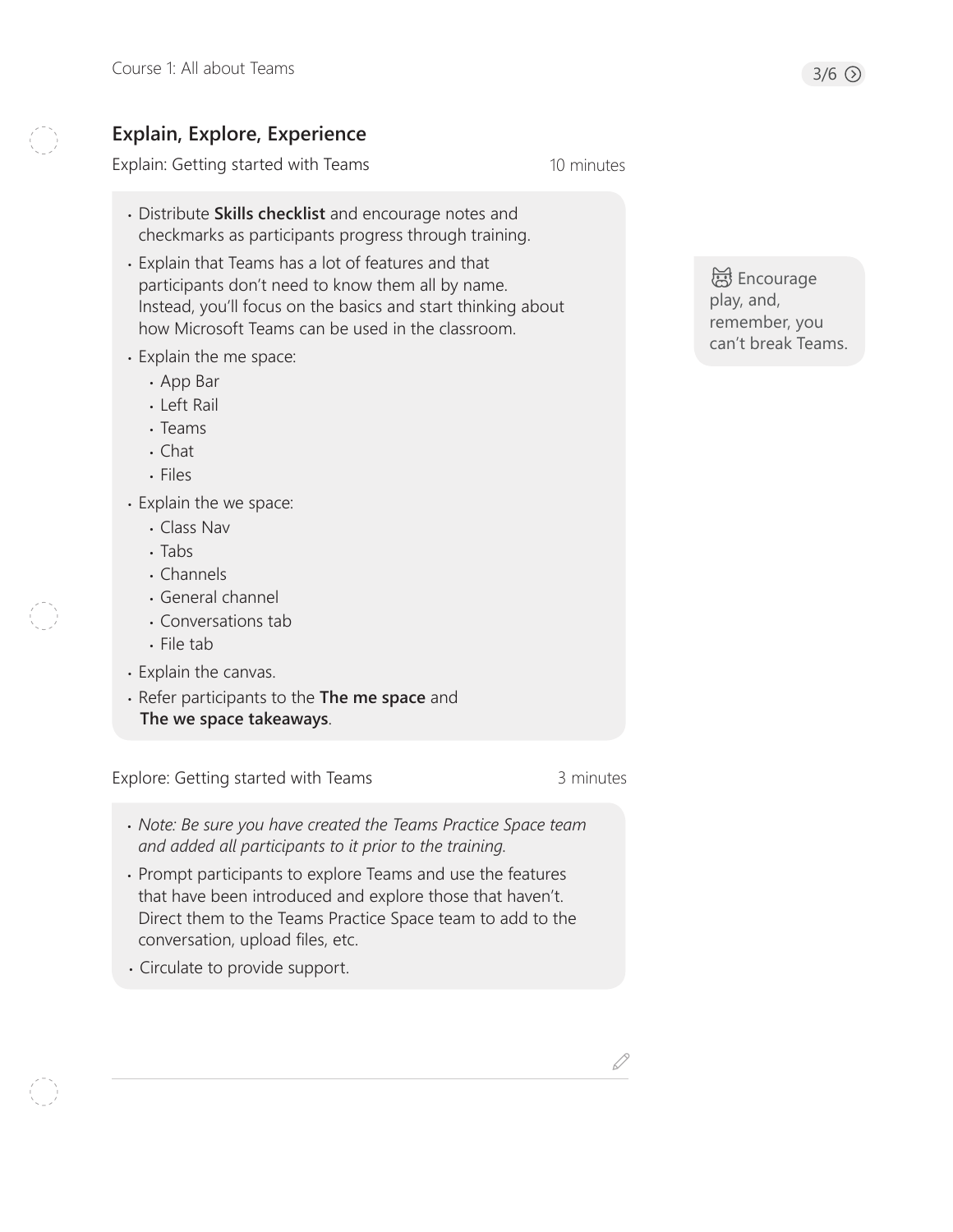#### Explore: A closer look at Teams and channels

D

- Introduce video and explain that there are different ways teams and channels can be used in classrooms. This video will show a few ways different teachers organize Teams.
- Play [What are teams and channels in Microsoft Teams](https://www.microsoft.com/en-us/videoplayer/embed/RE27PN4?pid=ocpVideo7-innerdiv-oneplayer&postJsllMsg=true&maskLevel=20&market=en-us) video. *When you click on this link during the presentation, the video will open in a tab in your browser. So be prepared to switch over.*
- Refer participants to **Teams and channels in Microsoft Teams takeaway**.

Experience: Create a team 2 minutes

3 minutes

- *Note: If your district does not allow teachers to add teams, you'll need to revise this slide. Delete the first two bullet points and have participants begin with "Do: Add two channels…"*
- Refer participants to directions on slide and the **Create your first team handout**.
- Refer participants to the **How to create a team takeaway**.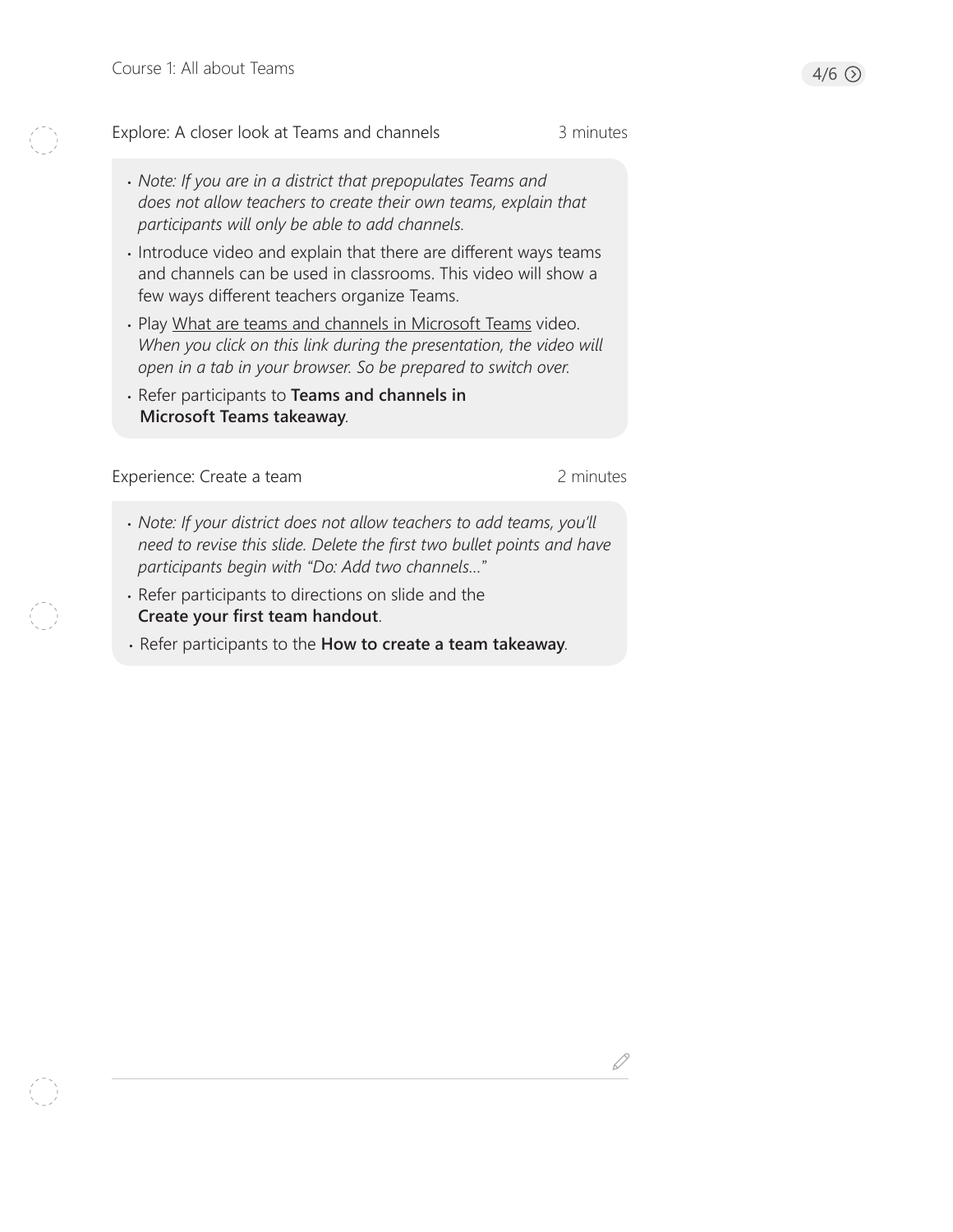### **Elaborate**

#### Reflection

• Prompt: "What is one feature of Teams that you think you could use in the next couple of weeks? How might you use it and who might you use it with?"

Plan

6 minutes

2 minutes

- Prompt participants to type responses about possible ways to use Teams in the Teams Practice Space team.
- Have participants explore colleagues responses to get new ideas.
- If time remains, have participants share their own ideas or ideas they read that they'd like to implement.

Review essential question

• Reflect and share

## **Evaluate**

Closing Topics

2 minutes

- *Note: Edit this slide as needed. If there are no additional trainings scheduled, remove that from the slide. Add your contact information or that of the IT person who can help answer questions.*
- Prompt participants to complete survey as an exit ticket.

**词**Time to witness the teacher magic!

 $\mathcal{S}% _{M_{1},M_{2}}^{\alpha,\beta}(\varepsilon)$